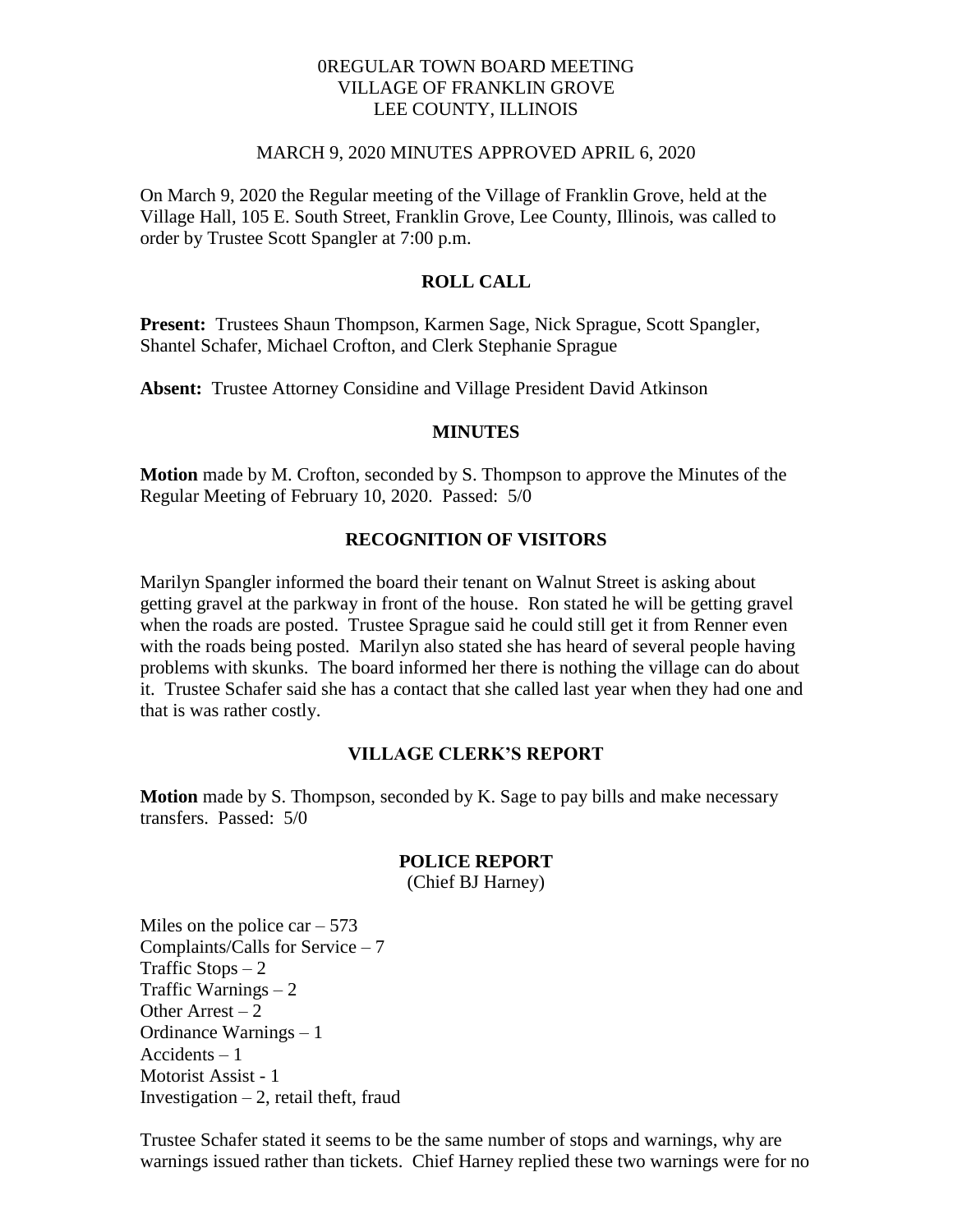front license plates and he felt warnings were fairer than issuing tickets for this specific offense. Trustee Schafer stated the previous month minutes indicate the radar sign seems to be working and asked if it takes multiple readings. Chief Harney stated yes, it takes multiple readings, typically the first is around 40+ mph and the last reading is typically 25-30 mph. Trustee Schafer asked if people are stopped for speeding if tickets or warnings are issued. Chief Harney said it depends on how much above the limit they are going determines if a warning or ticket is issued. Trustee Schafer stated the previous months minutes indicated there were 3 wheelers and 4 wheelers that were caught up to, who caught up to them? President Atkinson and Trustee Sprague originally caught up to them and Chief Harney followed up with them.

# **LEGAL ISSUES (Attorney Considine)**

None

#### **GENERAL ISSUES**

Trustee Spangler informed the board Larry June received his Class C Water Operator Certificate.

The Community Clean Up Day will be April  $18<sup>th</sup>$  as that was the only day the FFA would be available. \*EVENT HAS BEEN CANCELLED FOR THE TIME BEING Clerk Sprague asked if kids would be able to earn Silver Cord hours if they came up and helped. Yes, they would be able to earn Silver Cord hours if they assist. Ron Miller stated they will be painting fire hydrants in the future and that would be another opportunity for silver cord hours. Clerk Sprague commented Mt. Morris has really cute fire hydrants. Trustee Schafer stated she would contact Fire Chief Hilliker to see what the requirements are for fire hydrant color coder.

Enterprise Zone:

**Motion** made by M. Crofton, seconded by N. Sprague to pay \$3,000 to have Enterprise Zone incorporated in the village. Passed: 5/0

**Motion** made by S. Spangler, seconded by K. Sage to update the Board Advisory Committee by replacing Beverly Power with Marilyn Spangler as the Library Advisory and replacing Trina Dillon with Jennifer Warrenfeltz as the AFC School Advisory. Passed: 5/0

### C**OMMITTEE REPORTS**

## **STREETS & ALLEYS**

(N. Sprague Chairman)

Trustee Thompson informed the board Maple Street is busted up, might want to blacktop it. Trustee Spangler added the intersection at Risdon's (corner of Walnut and Lahman) is also bad. Trustee Sprague stated he previously had a bid for work that included that intersection and President Atkinson turned it down and stated our guys could do it. Trustee Spangler asked Ron if he felt it was something they could do. Ron stated he doesn't feel they would be able to do it properly. Trustee Sprague stated he would get a new bid.

> **WATER & SEWER** (M. Crofton Chairman)